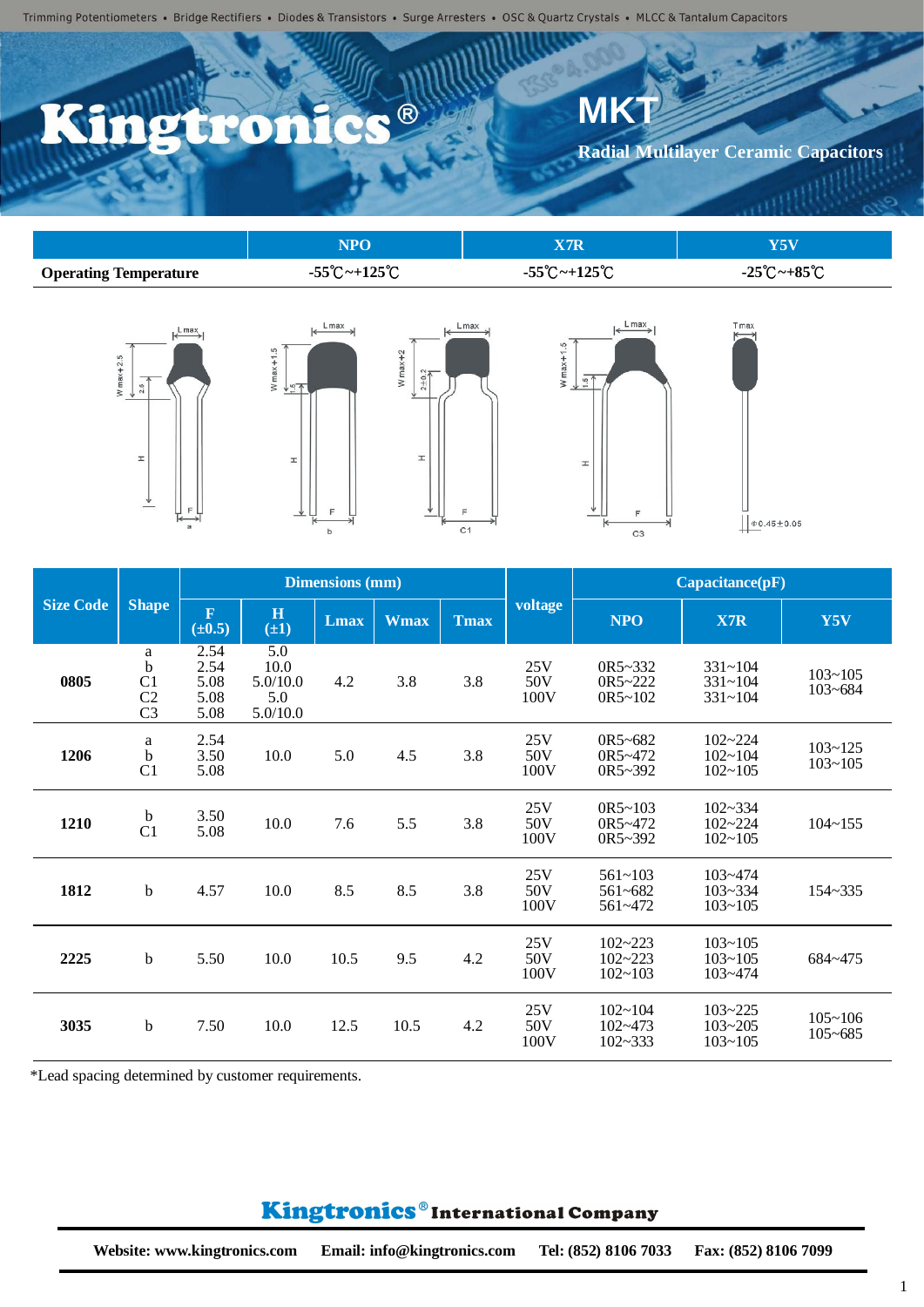Trimming Potentiometers • Bridge Rectifiers • Diodes & Transistors • Surge Arresters • OSC & Quartz Crystals • MLCC & Tantalum Capacitors



### **Radial Leads MLCC Packaging Style**



| <b>DESCRIPTION</b>                                              | <b>SYMBOL</b>  | <b>DIMENSIONS(mm)</b>                      | <b>REMARKS</b>                                               |
|-----------------------------------------------------------------|----------------|--------------------------------------------|--------------------------------------------------------------|
| PITCH OF COMPONENT                                              | P              | $12.7 \pm 1.0$                             |                                                              |
| <b>FEEDHOLD PITCH</b>                                           | PO.            | $12.7 \pm 0.3$                             | CUMULATIVE PITCH ERROR: ±1.0mm/20<br><b>PITCHES</b>          |
| <b>FEED HOLD CENTER TO LEAD</b>                                 | P <sub>1</sub> | $3.85 \pm 0.7$                             | FOR F:5.08, $5.1\pm0.7$ FOR F:2.54                           |
| <b>FEED</b><br><b>HOLD CENTER TO COMPONENT</b><br><b>CENTER</b> | P <sub>2</sub> | $8.35 \pm 1.3$                             |                                                              |
| <b>LEAD TO LEAD SPACING</b>                                     | F              | $5.08 + 0.8 / -0.2$<br>$OR2.5 + 0.8 - 0.2$ | TO LEAD TIP WITHIN TOL                                       |
| <b>COMPONENT ALIGNMENT, F-R</b>                                 | $\triangle H$  | 2.0 <sub>max</sub>                         | THE ALIGNMENT FORM THE CENTER OF<br>THE LEAD IS $\pm 1.0$ mm |
| <b>TAPE WIDTH</b>                                               | W              | $18.0 \pm 1$                               |                                                              |
| <b>ADHESIVE TAPE WIDTH</b>                                      | W <sub>0</sub> | $12.0 \pm 1$                               |                                                              |
| <b>HOLE POSITION</b>                                            | W <sub>1</sub> | $9.0 \pm 0.5$                              |                                                              |
| <b>ADHESIVE TAPE POSITION</b>                                   | W <sub>2</sub> | 3.0 <sub>max</sub>                         | ADHESIVE TAPE MUST NOT PROTRUDE<br><b>FROM BADE PAPER</b>    |
| <b>LEAD-WIRE CLINCH HEIGHT</b>                                  | H <sub>0</sub> | $15-20+0.5$                                | $6.5 \leq H0-W1$                                             |
| <b>COMPONENT HEIGHT</b>                                         | H1             | $32.25$ max                                |                                                              |
| <b>FEED HOLE DIAMETER</b>                                       | D <sub>0</sub> | $4.0 \pm 0.3$                              |                                                              |
| <b>TOTAL TAPE THICKNESS</b>                                     | T              | $0.7 \pm 0.2$                              |                                                              |

#### **Ammo Packaging**





## Kingtronics®International Company